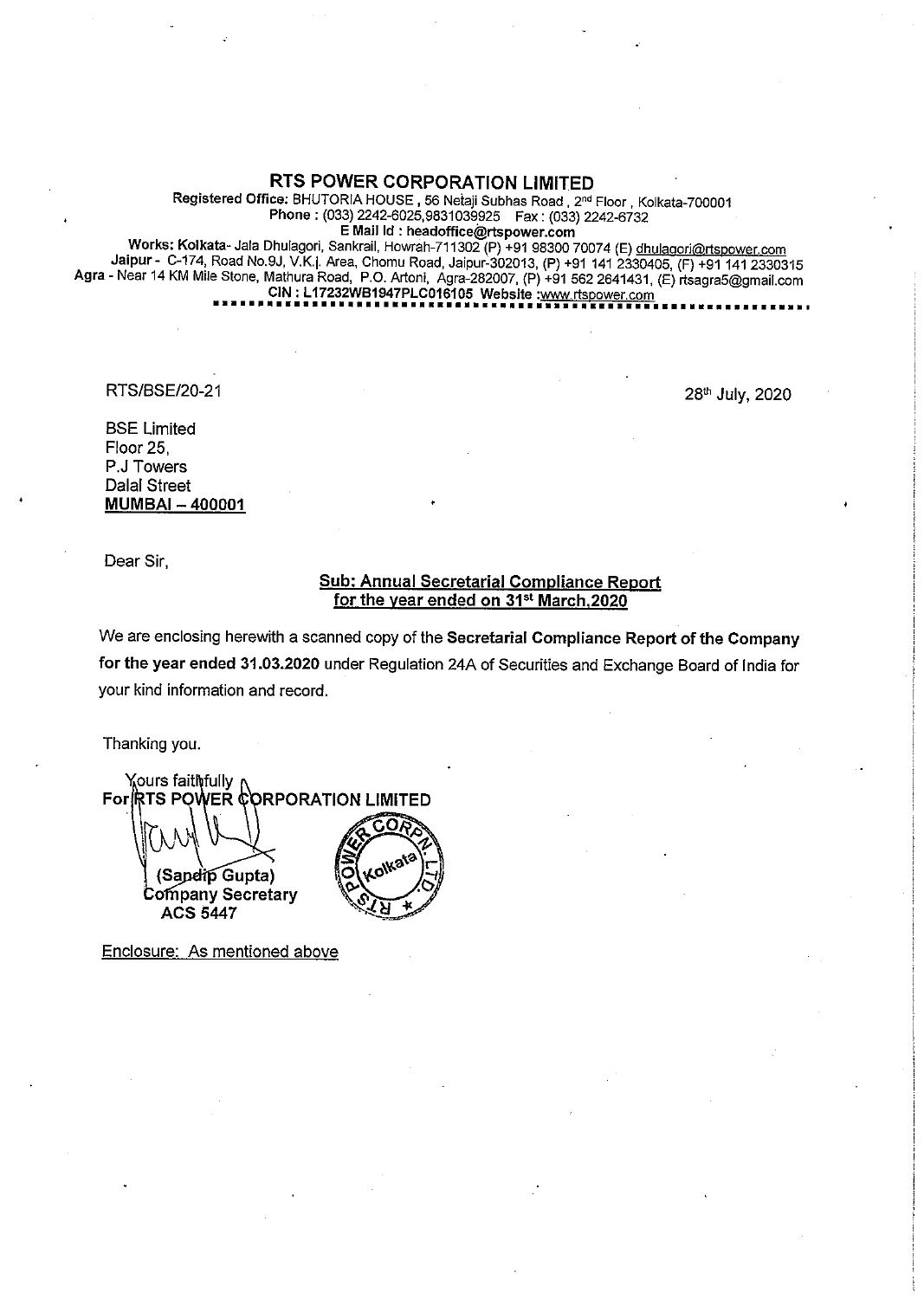

"PODDAR COURT" 18, Rabindra Sarani Gate no. 1, 3rd Floor, Room No. 331. Kolkata - 700001

 $O: 033 - 46031517$ E-mail: shawmanoj2003@gmail.com shawmanoj2003@yahoo.co.in

## **Secretarial Compliance Report of RTS POWER CORPORATION LTD for the year ended 31/03/2020**

We, Manoj Shaw & Co, Company Secretaries, having our office at "Poddar Court" 18, Rabindra Sarani,Gate no.1, 3rd Floor, Room No. 331, Kolkata- 700001, have examined:

- (a) all the documents and records made available to us and explanation provided by RTS Power Corporation Ltd(" the listed entity"),
- (b) the filings/ submissions made by the listed entity to the stockexchanges,
- (c) website of the listed entity,
- (d) any other document/ filing, as may be relevant, which has been relied upon to make thiscertification,

for the year ended 31/03/2020 ("Review Period") in respect of compliance with the provisions of :

- (a) the Securities and Exchange Board of India Act, 1992 ("SEBI Act") and the Regulations, circulars, guidelines issued thereunder;and
- (b) the Securities Contracts (Regulation) Act, 1956 ("SCRA"), rules made thereunder and the Regulations, circulars, guidelines issued thereunder by the Securities and Exchange Board of India("SEBI");

The specific Regulations, whose provisions and the circulars/ guidelines issued thereunder, have been examined, include:-

- (a) Securities and Exchange Board of India (Listing Obligations and Disclosure Requirements) Regulations,2015;
- (b) Securities and Exchange Board of India (Issue of Capital and Disclosure Requirements) Regulations,2009 (till November 09, 2018);
- (c) Securities and Exchange Board of India (Issue of Capital and Disclosure Requirements) Regulations,2018 (w.e.f. November 10, 2018);
- (d) Securities and Exchange Board of India (Substantial Acquisition of Shares and Takeovers) Regulations,2011;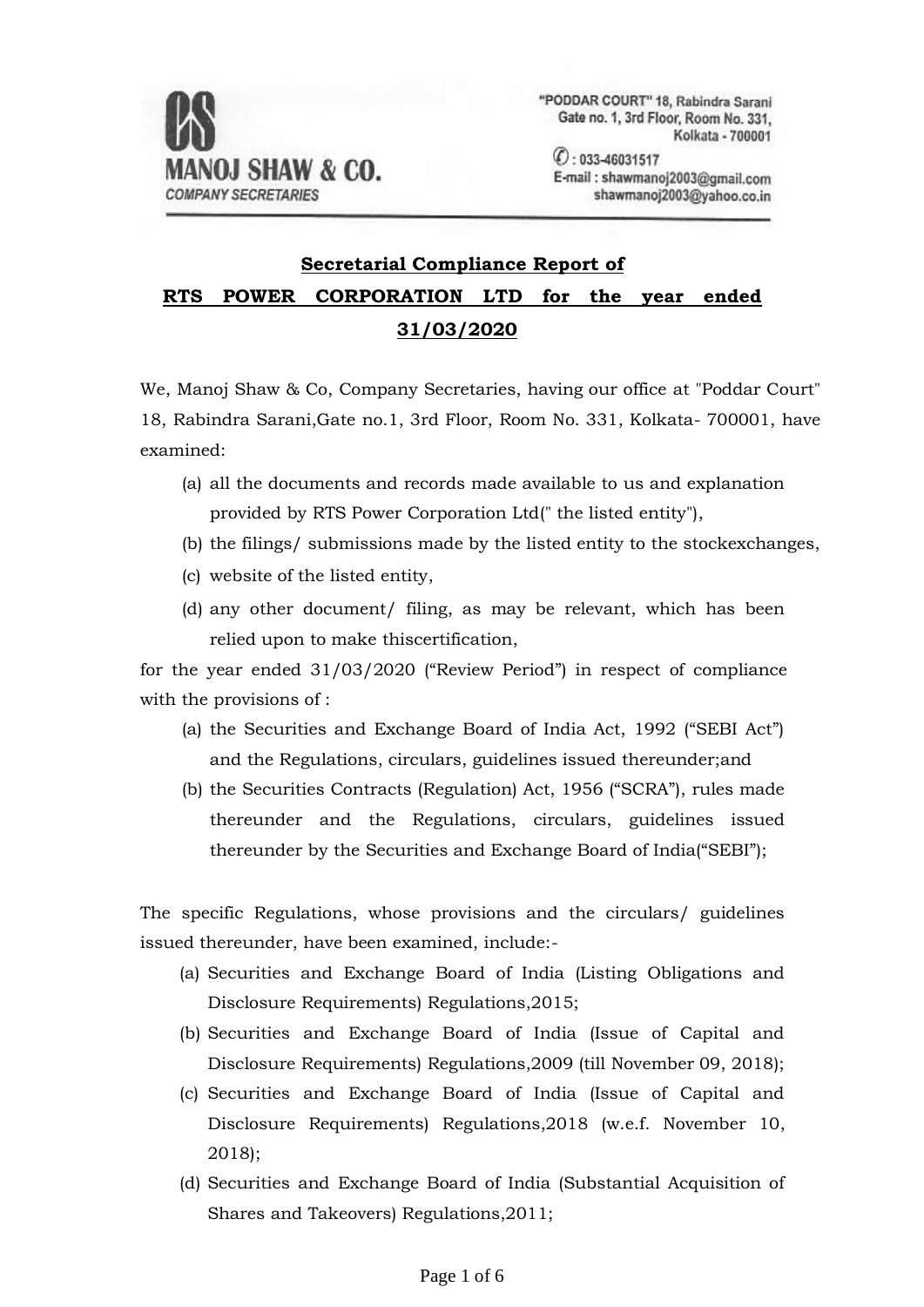- (e) Securities and Exchange Board of India (Buyback of Securities) Regulations,2018;(Not applicable to the Company during the Audit Period).
- (f) Securities and Exchange Board of India (Share Based Employee Benefits) Regulations,2014;
- (g) Securities and Exchange Board of India (Issue and Listing of Debt Securities) Regulations,2008;(Not applicable to the Company during the Audit Period).
- (h) Securities and Exchange Board of India(Issue and Listing of Non-Convertible and Redeemable Preference Shares)Regulations,2013;(Not applicable to the Company during the Audit Period).
- (i) Securities and Exchange Board of India (Prohibition of Insider Trading) Regulations,2015;
- (j) The Securities and Exchange Board of India (Delisting of Equity Shares) Regulations, 2009;

and based on the above examination, we hereby report that, during the Review Period:

The listed entity has complied with the provisions of the above Regulations and circulars/ guidelines issued there under, except in respect of matters specified below:-

| Sr.No | <b>Compliance Requirement</b> | <b>Deviations</b> | <b>Observations</b> |
|-------|-------------------------------|-------------------|---------------------|
|       | (Regulations/ circulars /     |                   | <b>Remarks</b>      |
|       | guidelines including          |                   | ofthe               |
|       | specific clause)              |                   | Practicing          |
|       |                               |                   | Company             |
|       |                               |                   | <b>Secretary</b>    |
|       | Nil                           |                   |                     |

(b) The listed entity has maintained proper records under the provisions of the above Regulations and circulars/ guidelines issued there under insofar as it appears from our examination of those records.

(c) The following are the details of actions taken against the listed entity/ its promoters/ directors/ material subsidiaries either by SEBI or by Stock Exchanges (*including under the Standard Operating Procedures issued by*